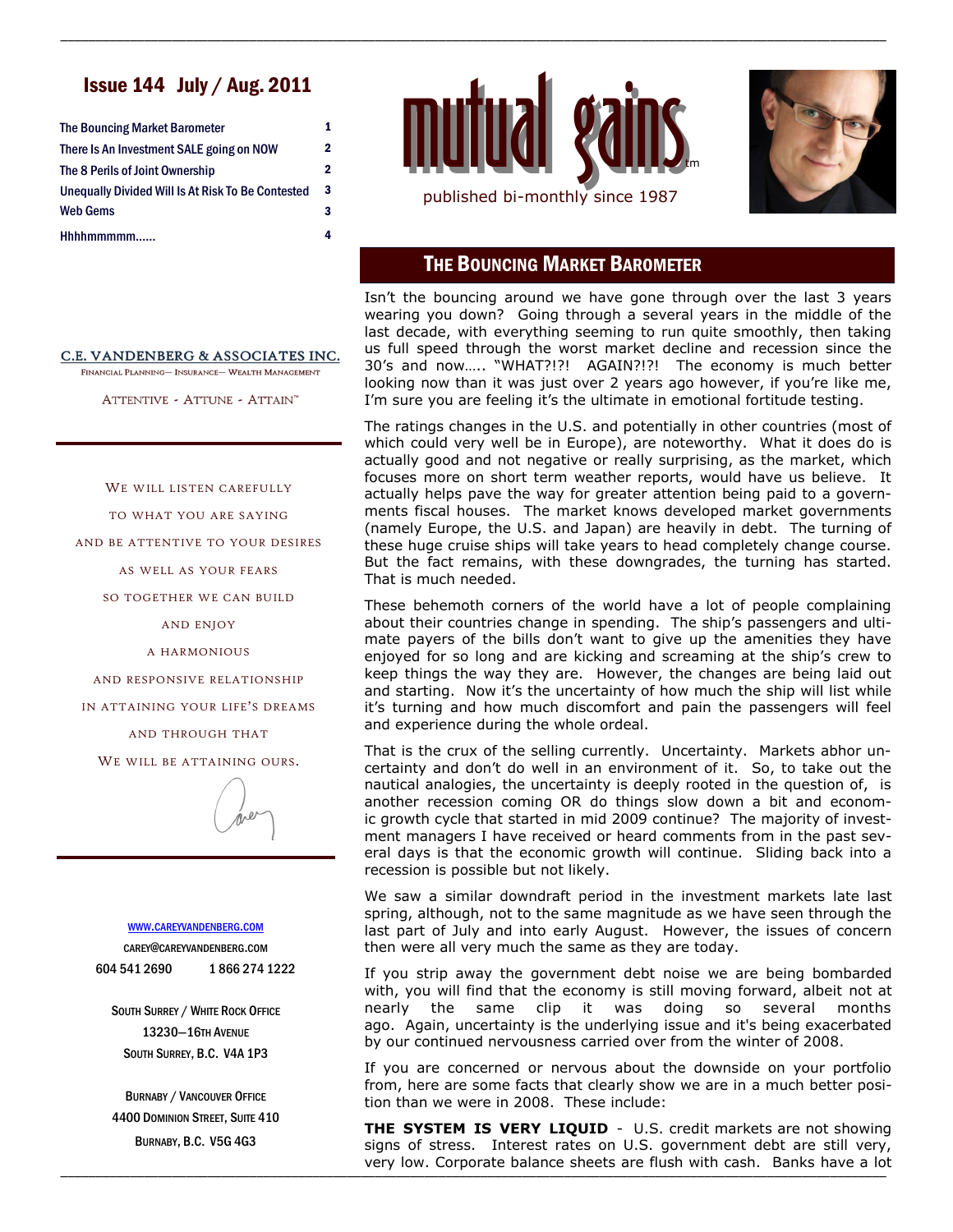### Page 2

of capital and reserves. U.S. consumers have been saving 7% of their income for the past 3 years. This is exactly the opposite of what we saw in late 2008 / early 2009.

\_\_\_\_\_\_\_\_\_\_\_\_\_\_\_\_\_\_\_\_\_\_\_\_\_\_\_\_\_\_\_\_\_\_\_\_\_\_\_\_\_\_\_\_\_\_\_\_\_\_\_\_\_\_\_\_\_\_\_\_\_\_\_\_\_\_\_\_\_\_\_\_\_\_\_\_\_\_\_\_\_\_\_\_\_\_\_\_\_\_\_\_\_\_\_\_\_\_\_\_\_\_\_\_\_\_\_\_\_\_\_\_\_\_\_\_\_\_

**U.S. CONSUMERS AND CORPORATIONS HAVE THE WIND AT THEIR BACK** - Oil prices are much lower than they were and so are interest rates. This gives people more breathing room for paying down debt.

**EQUITIES ARE CHEAP, ESPECIALLY VERSUS BONDS** - The after tax yield on U.S. dividends is higher than 10 year Treasury bonds. Other than briefly at the end of 2008, it's the first time this has happened since Ringo Starr replaced Pete Best as drummer for the Beatles.

**THE INVESTMENT MARKETS ARE HIGHLY OVERSOLD** - The "Relative Strength Index" (RSI) and many other technical measurements are hitting all time lows. That hasn't been seen since March 2009, just before investment markets turned upwards quickly and improved dramatically.

**COMPANIES CONTINUE TO PROSPER** - Though economic and macro surprises have largely been on the negative side over the past few weeks, the companies that many of us have invested in, continue to perform well. Of the 500 companies which make up the S&P500 index, 407 of them have reported earnings. 72% of them have beat earnings estimates. The expected growth rate of their earnings is 16.4%. Those earnings will continue to move dividends upwards and that will, in the long run, boost company share prices. In the interim plug your ears to the noise of people pushing, shoving, yelling and pointing at why things are so bad.

So, as the ship turns, be prepared for more drama and testing of our emotional fortitude. However, for each trying time we go through, we become better investors, ones who can maintain discipline and rational thought.

# DO YOU LIKE BIG DISCOUNT SALES? THERE IS A HIGH QUALITY INVESTMENT SALE GOING ON NOW!

If you have cash building up in chequing or savings accounts paying you 0.5% to 1.5% interest? Eventually you have to put that money to work. Leaving it where it is will have the inflation rate of today (3.1%) slowly eating away at the value of your money. For each \$10,000 you have invested your are earning \$150 per year of interest (that's assuming you pay \$0 tax) however the cost of gas, groceries etc is going up by \$310 per year. That is exactly how inflation is eating away at your money. Now is an opportune time to take advantage of the sale that is taking place TODAY on good quality investments. You can get your investments to pay you much more than those gas and groceries are costing you, rather than less.

Unlike governments of the developed world and to a lesser extent citizens, large global companies have continued to accumulate billions of dollars in their coffers. They are flush with cash. Now is an opportune time to invest in a well diversified portfolio of investments at greatly reduced prices (see chart of DOW index for past 12 months). In particular you'll want companies that are using some of their mountains of cash to pay out divi-



dends.

**EXECUTE:** For U.S. listed companies, dividend payouts are only 27% of net earnings. That is at a 100 year low and the average is almost 2 times that amount. In time, those dividend payouts will increase and the share prices will increase with them.  $1$ , 2, 5 and 10 years from now will only be remembered by the smart investments you made at the cheaper prices of today.

Not that adventurous? High yield corporate bonds and bonds of governments whose finances are in great shape were, be-

fore the last few weeks, becoming fairly priced. However, they still offered very healthy returns. Today, you can buy those same investments but now with higher interest than a few weeks ago. For a well diversified bond portfolio you can collect approximately 5-6% of interest. This won't last long though. Before you know it you will have lost the opportunity to make a sound, very timely investment with high interest rates (and potentially even get some capital gains on top of that interest). Just ask some of my clients who invested millions of dollars in high yield corporate bonds since March 2009 with the cash they HAD on the sidelines. Call or email me if you want to do the same at these investment sale prices we are seeing today.

### THE 8 PERILS OF JOINT OWNERSHIP

Joint ownership is something I find a lot of my "older than 59" clients ask me about for various advantages however there can actually be more downside than upside. Here are the risks:

YOU WILL NOT SAVE TAX— any interest, dividends, capital gains will be taxed in your name, even if you had the assets in your name and want to transfer it to your spouse. It's no different with children or anyone else for that matter, even when you eventually die.

\_\_\_\_\_\_\_\_\_\_\_\_\_\_\_\_\_\_\_\_\_\_\_\_\_\_\_\_\_\_\_\_\_\_\_\_\_\_\_\_\_\_\_\_\_\_\_\_\_\_\_\_\_\_\_\_\_\_\_\_\_\_\_\_\_\_\_\_\_\_\_\_\_\_\_\_\_\_\_\_\_\_\_\_\_\_\_\_\_\_\_\_\_\_\_\_\_\_\_\_\_\_\_\_\_\_\_\_\_\_\_\_\_\_\_\_\_\_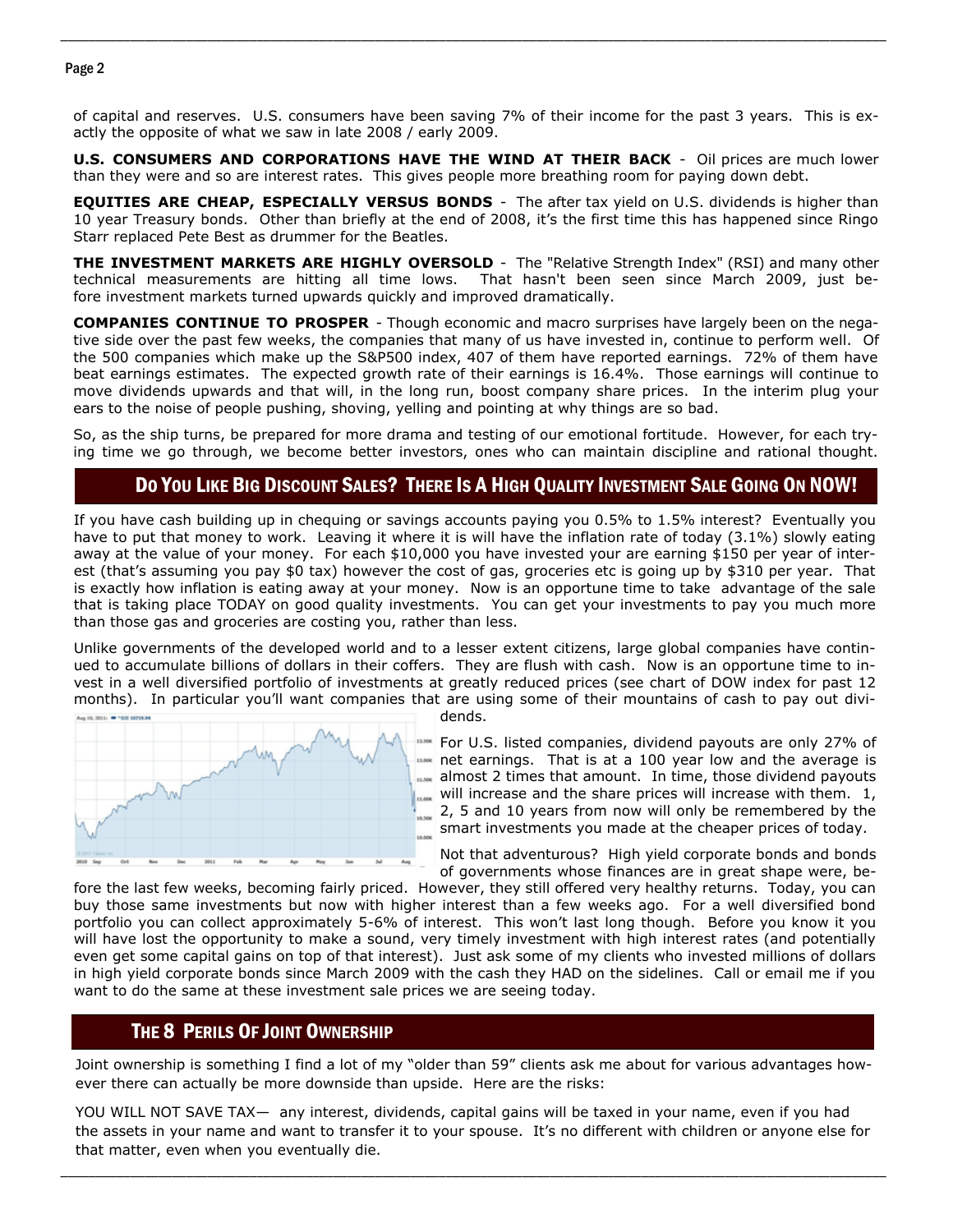### Issue No. 143 Page 3

#### *(Continued from page 2)*

A TAX BILL WILL BE TRIGGERED— as soon as you add another owner to an asset (other than your spouse), CRA will consider 50% to be disposed of at today's fair market value. If it's something you bought a long time ago for much less than it is worth today, you're going to face a tax bill.

\_\_\_\_\_\_\_\_\_\_\_\_\_\_\_\_\_\_\_\_\_\_\_\_\_\_\_\_\_\_\_\_\_\_\_\_\_\_\_\_\_\_\_\_\_\_\_\_\_\_\_\_\_\_\_\_\_\_\_\_\_\_\_\_\_\_\_\_\_\_\_\_\_\_\_\_\_\_\_\_\_\_\_\_\_\_\_\_\_\_\_\_\_\_\_\_\_\_\_\_\_\_\_\_\_\_\_\_\_\_\_\_\_\_\_\_\_\_

TAX ON YOUR PRINCIPAL RESIDENCE— A very common consideration is wanting to put a principal residence into joint names with a son or daughter. Because you can only have 1 principal residence, if they own their own home already, half of your principal residence will now be taxable when it is eventually sold.

JOINT OWNERSHIP MEANS LOSS OF CONTROL AND THE CHANGE COULD BE PERMANENT — You can change the joint ownership back into your hands only if the other owner agrees. You are no longer in control of the 50% you gave away. This can also affect what you may want to do with your remaining half going forward.

POTENTIAL LOSS TO CREDITORS— You are confident in your present and future financial stability however, how do you know that the person whom you are sharing your asset with is not going to get in a financial mess in the future, or isn't in one now? That potential could set you up for a forced sale of an asset or you bailing them out.

YOUR ESTATE MAY NOT BE DIVIDED UP FAIRLY— If you are wanting to share your assets equally when you die, joint ownership could significantly alter that. There is no requirement for your joint owner to share the asset with others. Legally, it becomes 100% theirs upon your death.

FAMILY DISPUTES AND COURT CASES— Everyone has a potential "Mr Hyde" and it can surface when an estate and a lot of money is involved making things ugly for everyone. You have to make your intentions very clear IN WRITING but even then, history leaves a long list of legal wrangling's due to the settling of an estate.

MINIMIZING YOUR HEIR TAX WILL NOT BE POSSIBLE— It is possible, when you die, to leave assets to a Testamentary Trust, for the benefit of your heirs. This trust becomes a separate tax payer. So rather than income tax being added to your son or daughter's very healthy income, you could have the tax paid by the trust while your heirs enjoy the income. Putting assets in joint ownership before you die closes that year after year after year income tax reduction opportunity.

## AN UNEQUALLY DIVIDED ESTATE IS AT SIGNIFICANT RISK TO BE CONTESTED (BUT THERE IS A FIX)

B.C.'s estates legislation is going through a once in a 100 year major overhaul and the changes will come into force by the end of this year. One of the key new provisions of the new Wills, Estates and Succession Act deals with "undue influence" in the drafting of a Will. Within that, the person who is getting more than someone else from an estate will have to prove that they didn't have undue influence in the writing of the Will of which they are a beneficiary of. In other words, you are guilty until you can prove your innocence. Currently, it is the person challenging the Will who needs to prove that undue influence was at play in the making of the Will.

Are you the executor of a Will and a significant beneficiary in that Will? You need to be aware of this issue. If one of the other beneficiaries, one who is getting less, contests the Will, prepare yourself for a court battle when the estate is being settled. The burden of proof will fall on you and if you can't prove, you'll get a lot less.

There is a way to eliminate this risk. Other than getting the Will writer to change their Will and put you down for less (who in wants to do that?), you can suggest to put assets into some form of life insurance contract such as a "seg" (segregated) fund or deposit with a life insurance company. Doing this allows beneficiaries to be put directly on the contract and thus completely bypasses the estate and the whole Wills, Estates and Succession Act eliminating any potential legal fights (this will also save thousands of dollars in probate fees).

# WEB GEMS

Globe & Mail— As you have probably noticed from the HHHhhhmmm section over the years is that I poke around Globe & Mail a lot. I read less and less paper print and the Globe & Mail is no exception. G&M is so much better on the web than on paper. You can read all of the current news of the day, search previously published stories, get video news reports from other sources (ie I just watched a piece that appeared on CTV about a petition that has popped up to get Sesame Street's Ernie and Bert.... married?!?!) etc etc ETC. Who says paper is better? More than that they have a very user friendly app for smartphones. I can preselect categories I am most interested in so whenever I click on the app on my Blackberry I don't see all the other stuff. This is all in a very clean interface with no ads or little icons. Go to [www.theglobeandmail.com](http://www.theglobeandmail.com) and see what I mean.

\_\_\_\_\_\_\_\_\_\_\_\_\_\_\_\_\_\_\_\_\_\_\_\_\_\_\_\_\_\_\_\_\_\_\_\_\_\_\_\_\_\_\_\_\_\_\_\_\_\_\_\_\_\_\_\_\_\_\_\_\_\_\_\_\_\_\_\_\_\_\_\_\_\_\_\_\_\_\_\_\_\_\_\_\_\_\_\_\_\_\_\_\_\_\_\_\_\_\_\_\_\_\_\_\_\_\_\_\_\_\_\_\_\_\_\_\_\_